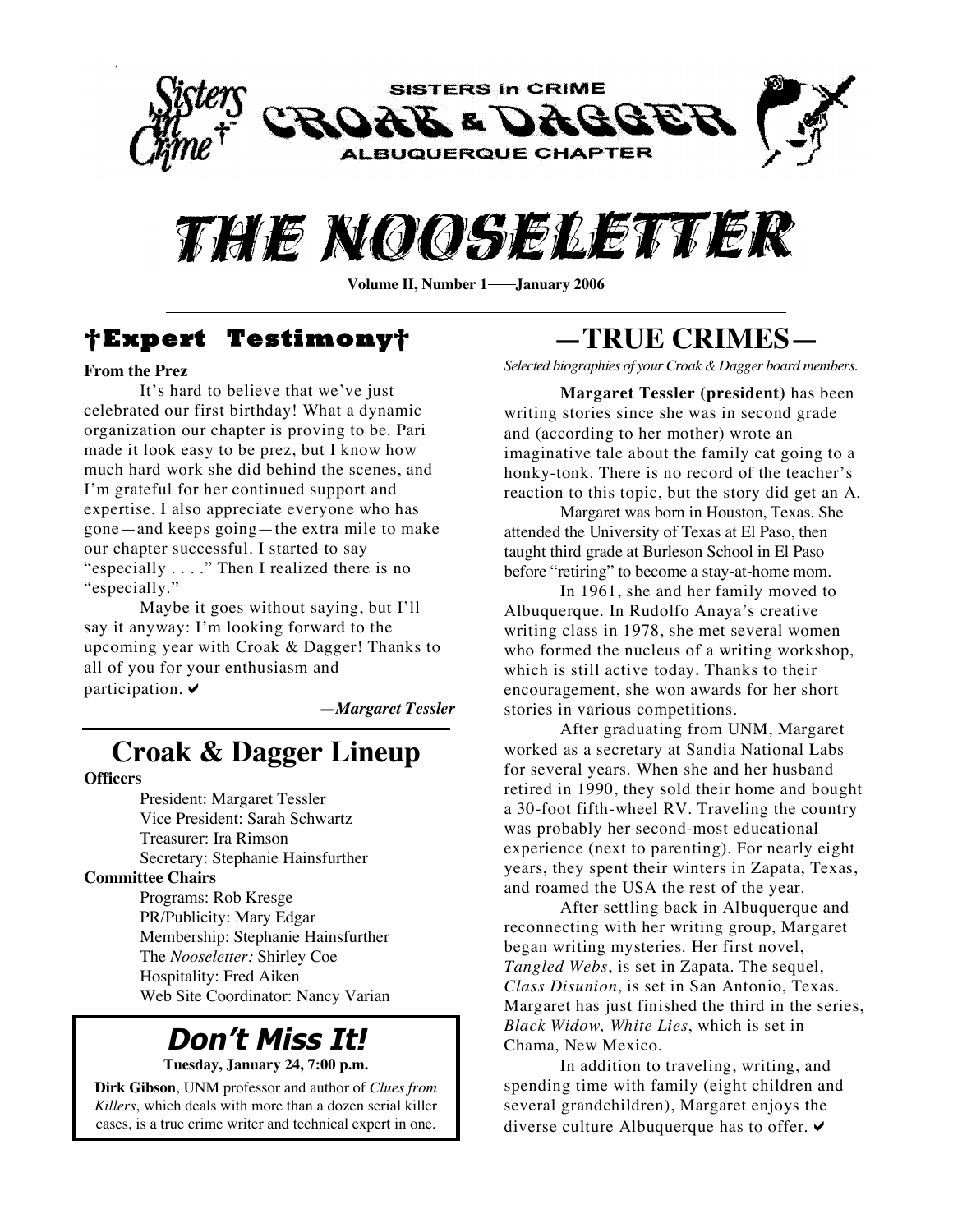# Book Talks

#### **A Members' Selection of Favorite Crime Fiction**

Presented December 17, 2005: Chabon, Michael. *The Final Solution: A Story of Detection.* New York: Fourth Estate, 2004.

- Fforde, Jasper. *The Eyre Affair: A Novel.* New York: Viking, 2002.
- Hogan, Chuck. *Prince of Thieves: A Novel.* New York: Scribner, 2004.
- Jacobs, Jonnie. *Evidence of Guilt.* New York: Kensington Publishing, 1997.

Konrath, Joe. *Whiskey Sour: A Jack Daniels Mystery*. New York: Hyperion, 2004.

- Mayor, Archer. *Tucker Peak.* New York: Mysterious Press, 2001. [And all his other books, too!]
- Roberts, Lora. *Murder Bone by Bone.* New York: Fawcett Gold Medal, 1997.

### **BOOK REVIEW**

*The Final Solution*



Michael Chabon New York, Fourth Estate (Harper Collins), 2004 ISBN 0-06-076340-X

Michael Chabon is probably best known for his Pulitzer Prize-winning *Amazing Adventures of Kavalier and Clay*, a 650-page novel featuring comic book heroes and their derring-do; and for collections of short stories, many of which have the word "amazing" in their titles—or at least in their subject matter.

What, then, is one to make of a slim volume, a novella, really—a mere 20 percent of *Kavalier and Clay—*that is titled after Hitler's dashed hopes for a *Judenrein* Third Reich, and subtitled "A Story of Detection"? It opens:

A boy with a parrot on his shoulder was walking along the railway tracks. His gait was dreamy and he swung a daisy as he went. With each step the boy dragged his toes in the rail bed, as if measuring out his journey with careful ruled marks of his shoetops in the gravel. It was midsummer, and there was something about the black hair and pale face of the boy against the green unfurling flag of the downs beyond, the rolling white eye of the daisy, the knobby knees in their short pants, the self-important air of the handsome gray parrot with its savage red tail feather, that charmed the old man as he watched them go by. Charmed him, or aroused his

sense—a faculty at one time renowned throughout Europe—of promising anomaly.

Last month, Susan Slater advised us to grab the reader's attention on the first page. Better yet, in the first paragraph. Chabon does it in his first sentence: Who is the boy? Why does he have a parrot on his shoulder? Why is he walking along the railway tracks? By the time we get to the end of the first paragraph there are more questions: Who is the old man? Who *WAS* the old man? We turn the pages. And keep turning, rewarded with Chabon's descriptive prose—thick as the honey manufactured by the old man's bees. Example:

The memory of the taste of scotch was in his mouth like the smell of burning leaves lingering on a woolen scarf.

I read his prose—page after page—and mutter, "Damn, I wish I'd written that."

Oh yes, the plot. Well, yes, there is one. Yet it seems to exist merely as a device to move the dense prose along, and by the time we reach the denouement we actually know little more than we knew at the outset. We don't really care. It's a great read, and the questions beg the readers to devise their own answers. The second time through I read it aloud. Much better that way.  $\triangledown$ 

*—Reviewed by Ira J. Rimson*

# **IN THE LOOP**

If you haven't joined already, all members are invited to join the Croak & Dagger chat group, an online gathering place. Share news about mystery books, movies, and TV shows.

Contact Nancy Varian, thule21@att.net, for further instructions.

Croak and Dagger

#### **Coming Events—**

On Tuesday, January 24, **Dirk Gibson**, UNM professor and author of *Clues from Killers*, which deals with more than a dozen serial killer cases, will be our guest speaker. He is both a true crime writer and a technical expert. Bring your questions.

On Tuesday, February 28, **Virginia Swift**, author of the Mustang Sally mystery series, will be our guest speaker.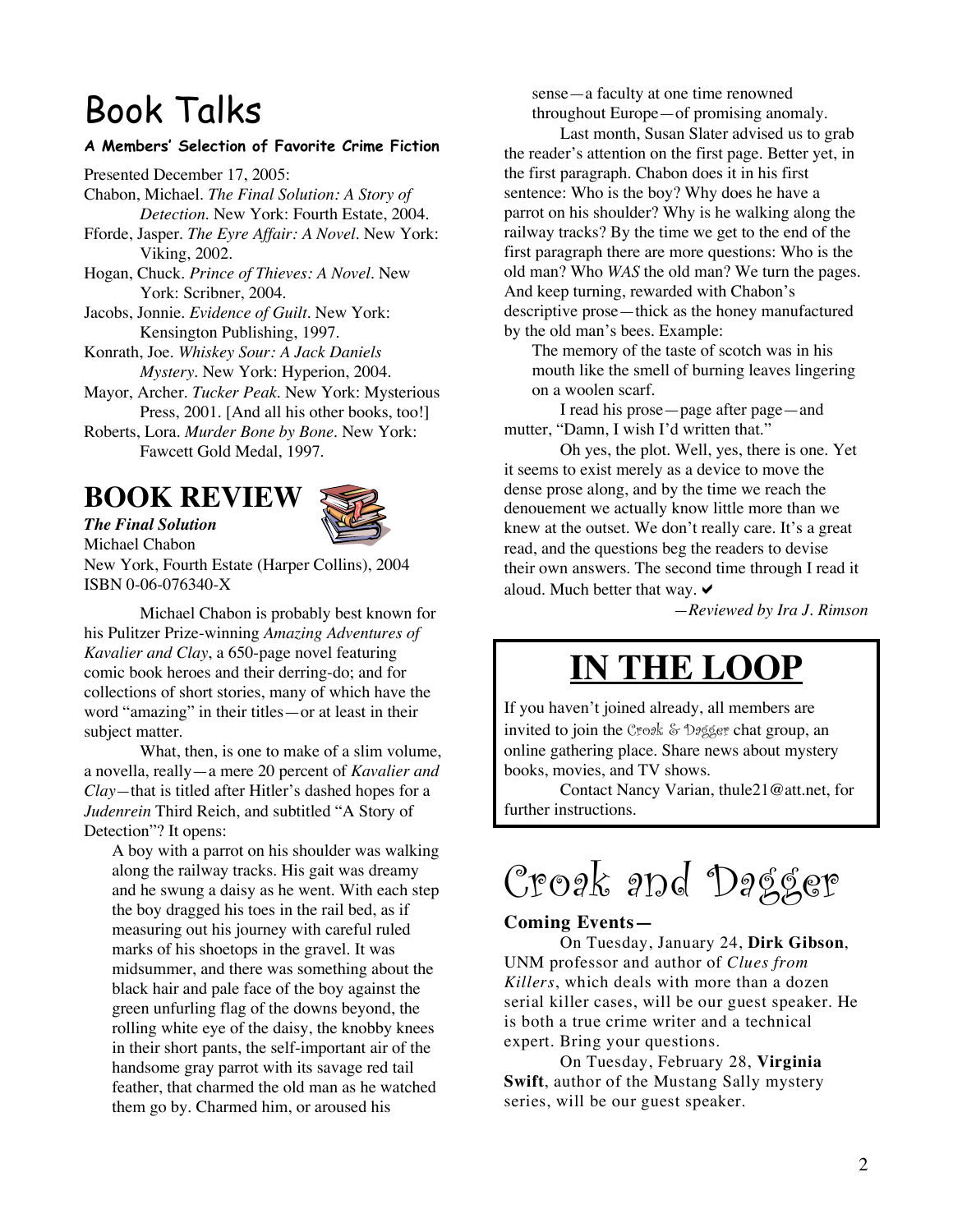# The Cairn of Albertvs

**All are dead who spoke it,** *All are dead who wrote it . . .*

#### **All are dead who learned it Lucky dead, they've earned it.**

So *those* are the final verses of "**Latin is a language dead, et cetera** . . ."

The Cairn readily admits to absolutely no fluency in the language, despite three years of parochial school Latin and altar boy status, where **Memorization** = **Learning.** I'd wager a *sestertius* that servers of the Tridentine Mass can still recite the *Confiteor*, *Credo,* and *Suscipiat*, even though memorized at age ten.

I did like Shakespeare's *Julius Caesar* in ninth-grade English, where I first learned what anachronism meant (actually derived from a Greek word, *anakhronismos),* but memorizing Mark Antony's funeral oration and repeating it back to a nun was a bit like going to confession.

"Bless me, Sister, for I might err."

"**Go on**."

"FriendsRomanscountrymenlendmeyourears IcometoburyCaesarnottopraisehimTheEvilthatmendo lives  $\ldots$ "

#### "**NEXT!**"

In the last Cairn, we mentioned that some English speakers, especially lawyers and writers, are familiar with Latin expressions that are still used: *ad hoc, ad-lib, alma mater, et cetera*. The Harper Collins Latin Concise Dictionary lists some lesserknown expressions that might be useful to mystery authors. Here is a continuation of those words with commentary by Cairn *gratis*.

**In vino veritas—**in wine there is truth. *The wine made me do it.*

**Ipso facto—**by the fact itself. *Aw, you knew that one; just don't confuse me with them.*

**Mala fide—**undertaken in bad faith. *As opposed to* mala Fido *. . . bad dog!*

**Mea culpa—**acknowledgment of guilt. *The wine again . . .*

**Nolo contendere—**a plea made by a defendant having the same effect as a plea of guilty, yet he/she may deny the charge in a subsequent action. *The wine may or may not have made me do it. Uh . . . what was it happened again?*

**Obscurum per obscures—**an explanation that is more obscure than the thing explained. *"Whatever you want to teach, be brief."* Horace, *Ars Poetica.*

**Onus probandi—**the burden of proof. *"Yes or no? Do-you-still-beat-your-wife?"*

**Prima facie—**at a first view. *My gawd, I look terrible. What happened last night?*

**Quis custodiet ipsos**—who will guard the guards? Not, "*Is Ipsos on a custard diet?"*

**Reductio ad absurdum—**a way of disproving a proposition by showing its consequences would be absurd. *It's absurd to think Ipsos would reduce his weight on such a diet.*

**Res ipsa loquitur—**the thing or matter speaks for itself. *A ventriloquist and his dummy, or is it a dummy and his ventriloquist?*

**Risus sardonicus**—contraction of the deceased's facial muscles, causing a distorted grin. *But what if he did die happy?*

**Sub rosa—**"Under the rose." Thus, secretly: *The name of the rose* really *is* . . .

**Taedium vitae—**Life is tedious*. Ho-hum. Seen one pair of gladiators fight to the death, seen 'em all.*

**Venire facias—**a writ directing a sheriff to summon suitable persons to make up a jury. *And don't recruit yer relatives.*

**Verbatim et litteratim**—word for word and letter for letter. *Why don't we talk any more?*

**Vox populi, vox Dei—**the voice of the people is the voice of God. *Except, "Man proposes, God disposes."*

**Vale! Vade in pace—**Farewell! Go in peace 'til the next *Nooseletter*.

*—Albert Noyer*

## **—TRUE CRIMES—**

*Selected biographies of your Croak &Dagger board members.*

**Sarah Schwartz (vice president)** is a native of Idaho and a graduate of the University of Washington, with a bachelor's degree in philosophy and a master's degree in what is now called library and information science. She worked at the Washington State Library and then in library technical services and administration for a regional public library system in the Seattle area.

Sarah moved to Albuquerque four years ago to write and to soak in the rays. Aside from trips to the gym, Sarah spends her days imagining homicide. Sarah has written two mysteries set in Idaho in the early 1950s. She is currently writing a mystery set a hundred years ago on the lower Columbia River.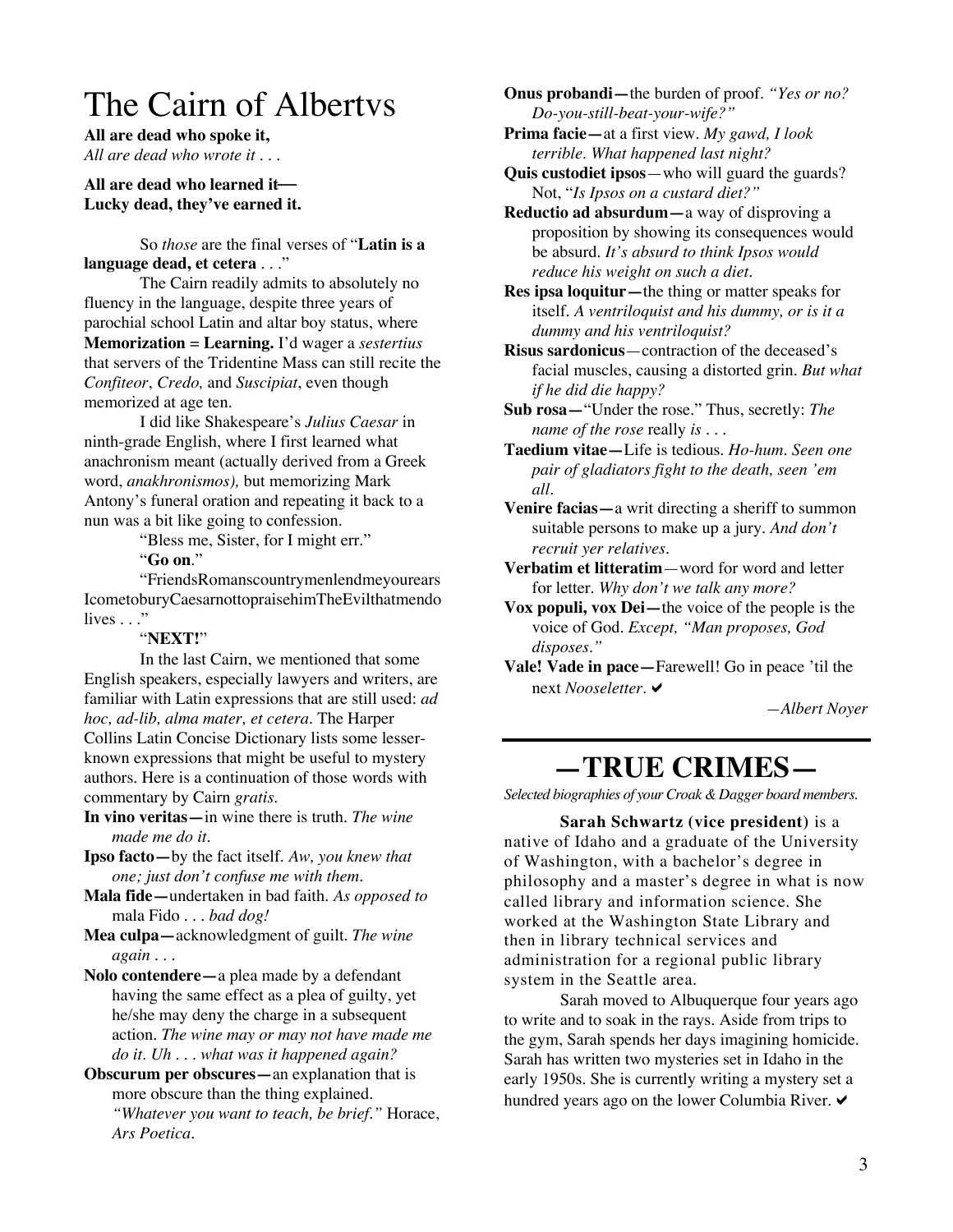### **DIARY OF A MAD MYSTERY WRITER TURNED DRAMA QUEEN**

by Sarah Schwartz

Does acting experience help writers develop believable dialogue? I was willing to give this proposition six weeks of my time and even allow myself to squirm a little while transforming myself into a grand dame of the stage.

I signed up for a class titled *Basic Acting* through the University of New Mexico Continuing Education. Let me say right off that, although my husband has on occasion characterized me as a drama queen, I have never acted on the legitimate—or any other—stage.

#### **Night One**

The instructor is Todd Thacher Cash, an actor with credentials from the New York stage and teaching experience at UNM. He is good, I decide, even after the shock of hearing that our "final" is a two- to five-minute monologue, of our choosing, memorized and delivered with penetrating understanding of our character. Getting used to the idea, I survey my eight classmates. I guess I can let myself loose with them. Then Todd lowers the ax: we can invite our friends, relatives, and bare acquaintances to the final. We all need to learn to act in front of a crowd. I am bringing no one with me!

We discuss what we need to know about a character. Of primary importance is motivation and intention. This is talk straight out of a writing manual—what does my character want? Todd talks about acting as physically acting out a character's motivation in a scene. He elicits verbs—specific and dynamic—to describe possible motivation. This is an activity in which a writer can sparkle.

The central lesson from Night One is *show, don't tell*. I learned this maxim the first night of my first writing class. But do I completely understand it? I write it splendidly in some scenes. It eludes me in others. As an actor, I cannot be inconstant.

Before class ends, I have hit on doing Martha from Edward Albee's *Who's Afraid of Virginia Woolf*? I know, I know, it's overdone, but I love Martha. Todd said we need to do a monologue we like enough to use over and over in future auditions. Do you think the Albuquerque Little Theatre will appreciate my Martha?

Our assignment for next week is to deliver a five-minute dramatization of a real story from our lives. Todd asks us to physically remember an actual scene and play it out.

#### **Night Two**

Great party game: We stand in a large circle. The person who is *it* makes eye contact with another player. The second player acknowledges the contact by saying, "Yes." *It* then crosses to take the second player's place. The second player, who responded "Yes," is now *it*. She makes eye contact with another player, and the action continues. The hardest part is waiting until the player with whom I've made eye contact says, "Yes." Most of us flub that part as we learn to move only with intention, not on impulse.

The first night, after I panicked over the real-life drama assignment, I chose to reenact a studio cycling session. My "performance" is a mosaic of several cycling classes. (I write fiction, and I'm not interested in the hard truth without a little creative interference.) As I participate in real cycling classes throughout the week, I watch myself act, think, and feel. I have some "be here now" experiences that are both illuminating and uncomfortable—as difficult as meditation for one who cannot sit still. Paying attention is a writer's basic tool. I'm not as good at it as I would like. This assignment takes me one rung higher on the ladder of enlightenment.

During class I pull off my real-life drama, forgetting many of my rehearsed lines. No one else knows the difference. I'm puffing and sweating almost as if I have really been on a stationary cycle. My own assignment from now on: pay attention, pay attention, pay attention . . .

#### **Night Three**

We read an actors' exercise, a scene with lines that appear, on first reading, to be nonsensical. The words take on meaning only as the actors imbue the scene with motivation. My partner seats herself in chair. My goal is to take that chair for myself. After much prodding from Todd, the two of us manage to bring the scene to life. *Show, don't tell!*

As on previous nights we engage in voice and movement exercises. Todd speaks a word and we act it out, individually or collectively, as our bodies take us. We are to let ourselves be carried away. I am reminded of those moments when—as I write—characters take on actions and dialogue I have not planned. This exercise is like a shift from writing with fingers on the keyboard to composing a scene with the whole body.

*(cont'd on next page)*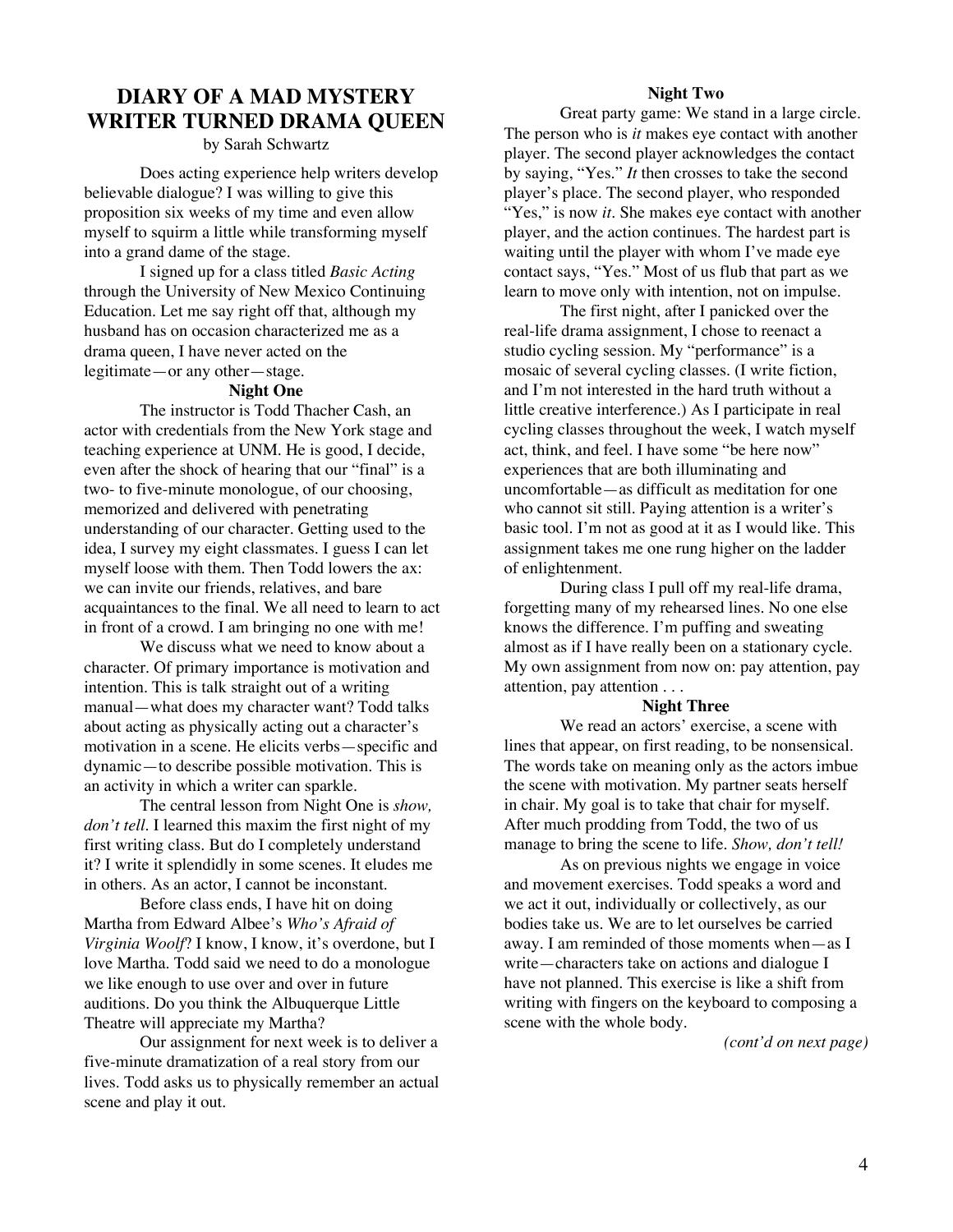#### **Night Four**

We practice communicating physically, *through* words rather than *with* words. I am seeing the difference, although *doing* it and *knowing* it when I *see* it are not the same.

We cannot move unless we are speaking in an exercise that moves us downstage. We enact words that flow from our lips, words evoked in free association—a poem. We are learning to bring our bodies and our voices together as one and to let our bodies guide us.

Don't think this is some kind of New Age, woo-woo, flaky, interpretive dance crap. This is real, baby!

#### **Night Five**

Are you a butt person? Or, perhaps, a head? When a character is interpreted by centering through different parts of the body, one creates a new way of perceiving the role. We practiced our lines by emphasizing our heads . . . then chests . . . then stomachs . . . then hips . . . then butts. I'm thinking about using this technique in showing a character in a novel. As I read a character's lines aloud, I will try speaking from various body centers to gain more insight into the character's personality.

#### **Night Six**

Gadzooks! It's show time, and I have brought my husband for my "final." I'm on stage right after the monologue from Wendy Wasserstein's *The Sisters Rosensweig.* In practice today I kept leaving out the word *again*: *Their wives and sweethearts stick their noses up in the air, right through the ceiling sometimes, which sends the lunkheads back to the soda fountain* again*, where they fuel up some more*. I have my highball glass in hand—filled with ice and plain water. It's a comfort, even without the gin. I'm wearing a slightly slutty blouse and new shoes that are killing my bunions. My delivery of the line *There is only one man in my life who has ever . . . made me happy* sounds like amateur hour for sure, and I wonder how Sir Laurence Olivier would have played Martha.

I do it, though. I get through the whole *goddamn performance* (as Martha would have put it). I know I butchered a few lines, but I didn't stumble through them.

Afterward some of us retire for a drink up on Wyoming, in what turns out to be a karaoke bar. It's hard to separate from these women with whom I have shared some intimate moments of acting out. On Saturday we're meeting downtown to experience live improv (from the audience).

Was six weeks long enough to learn about acting? No, but I have a start. If I were ready to begin auditioning, I could at least get through one.

Did I learn anything useful for novel writing? You bet! I am one more tread up the stairway of understanding *show, don't tell*. I have learned more about working *through* words rather than *with* them. I am more likely to know what my character wants in every scene. Now I just have to practice and pay attention.

Mostly I've had an opportunity to step outside my comfort zone—always a good act for a novelist.  $\vee$ 

*—Sarah Schwartz*

Sisters in Crime was founded in 1986. *The purpose of Sisters in Crime shall be "to combat discrimination against women in they mystery field, educate publishers and the general public as to the inequities in the treatment of female authors, raise the level of awareness of their contribution to the field, and promote the professional advancement of women who write mysteries."*

### **ROB'S RANDOM SHOTS**

#### **December Case File Number One**

*Eye of the Wolf* by Margaret Coel, Berkley Prime Crime, New York, Hardback, \$23.95

One of the advantages of networking at mystery writers' conventions is that you make contacts, not only with writers who can help you, but with some whom you can help. In some cases, you get to see and comment on unpublished manuscripts. Of the eight books I will have reviewed in the *Nooseletter* this year, I've seen manuscripts by three of those authors, and more than one manuscript by some.

If you've admired the work of Margaret Coel for many years, as I have, this novel, the eleventh in her series set on present-day Wyoming's Wind River Reservation, will not disappoint. She keeps coming up with fresh premises, in this case the murders of three Shoshones on the site of an old battlefield where Arapahos were massacred more than a hundred years ago. It looks like someone is trying to resurrect old hostilities between the Arapaho and Shoshone on their shared reservation.  *(cont'd on next page)*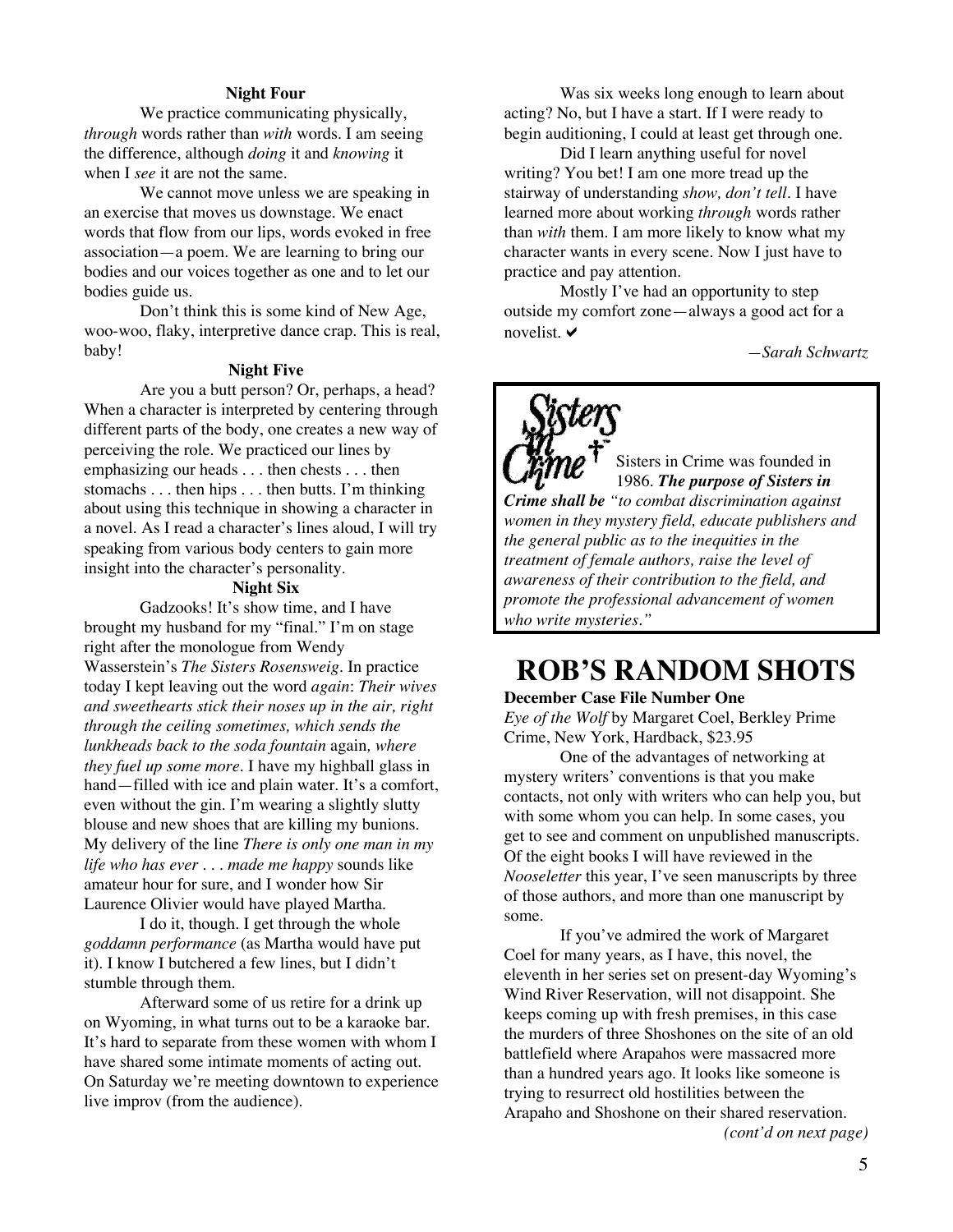In any amateur sleuth series, the author is always challenged to come up with plausible reasons for her protagonists to investigate crimes that are properly the purview of the police—and in this case, the FBI. Father John O'Malley, the Jesuit priest at St. Joseph's Mission that serves primarily the Arapaho, is drawn in through a chilling audiotape that directs him to the murder scene. Arapaho lawyer Vicky Holden gets involved when one of her clients becomes the prime suspect in the killings.

Plausibility ensured, any author with an ongoing relationship between her protagonists also has to carry forward that subplot. And Margaret Coel does that as well as Tony Hillerman carries on his Jim Chee-Bernadette Manuelito complications. In this novel, Vicky experiences jealousy in her onagain, off-again relationship with her legal partner, while Father John must deal with his assistant pastor's suspicions that his feelings for Vicky are more than just professional.

Readers who enjoy trying to figure out the killer before the protagonists do will delight in the lineup of potential suspects and may not figure out the murderer until quite late in this book. And their suspicions may be momentarily thrown by a lastminute twist.

Finally, the author needs to put her protagonists in danger, and *Eye of the Wolf* is an excellent example of how to do that. Father John comes under fire at the murder scene and barely escapes with his life. Vicky is kidnapped; no one will come to her aid, and, as she has done in other novels, she must depend on her own considerable resources.

Margaret Coel's previous novels come out in mass-market paperback as each new hardback comes out. *Wife of Moon* is out in that format now. If you buy or browse that one, be sure to check out the acknowledgments; sometimes networking can get your name into a novel sooner than you can get it on the spine of one.

#### **December Case File Number Two**

*Killer Swell* by Jeff Shelby, Dutton, New York, hardback, \$23.95

Another advantage of attending mystery writers' conferences is meeting and listening to firsttime authors, some of whom end up being nominated for "best new" annual awards. This has been an exceptional year for me to discover new authors, from J. Carson Black and David Ellis in El Paso in February to Jeff Shelby in Taos in September. Thanks to our chapter's book exchange

box, I was able to learn more about the "modern classics" in our genre. I found I like Michael Connelly better than Jeffry Deaver and Sara Paretsky better than Marcia Muller.

Well, some modern masters will have to move over and make way for a new name in privateeye fiction. One reviewer called Shelby's San Diego surfer P.I. Noah Braddock "a Travis McGee for the new millennium," and I can't quibble with that characterization. Too late for John D. MacDonald to look to his laurels, but living authors like Robert Crais and Robert Parker had better watch out.

Like the private eyes of those two awardwinning authors, Shelby's Braddock has a large, lethal, and intelligent sidekick, but all comparisons end there. Shelby and his creation are originals. Thanks to the nature of his protagonist's first case (and client), we find out a lot about Braddock's youth and meet old friends and antagonists right away. And thanks to the time-honored P.I. novel first-person POV (point of view) that Shelby uses, we get inside Braddock's head early and we feel his shock and horror as events unfold.

But this P.I. is no superman. He's constantly plagued by memories, old slights, and doubts about his abilities. Even more original is Braddock's relationship with the San Diego police, in the person of Detective Liz Santangelo. When is the last time you read of Travis McGee, Elvis Coel, or Spencer sleeping with the police detective involved in the case? Not only that, but their affair ended bitterly and the two are at loggerheads. Yet another complication for Noah Braddock to deal with.

This missing persons case will not be everyone's cup of tea. Make no mistake; this is not a cozy traditional mystery. This is fairly hard-boiled, even by the standards of the other authors I mentioned. There is a high body count, both dead and wounded.

I found it hard to pick out the likely killer until the last forty to fifty pages, and you may be challenged, too. I guarantee we'll have the opportunity to be challenged again. Not only will Shelby be back, but I believe he'll be nominated for more than one award for this novel. Don't wait for the movie; read the book.  $\blacktriangleright$ 

*—Rob Kresge*

### DON'T FORGET

Tuesday, January 24, 7:00 p.m. Tuesday, February 28, 7:00 p.m. Saturday, March 25, 1:00 p.m.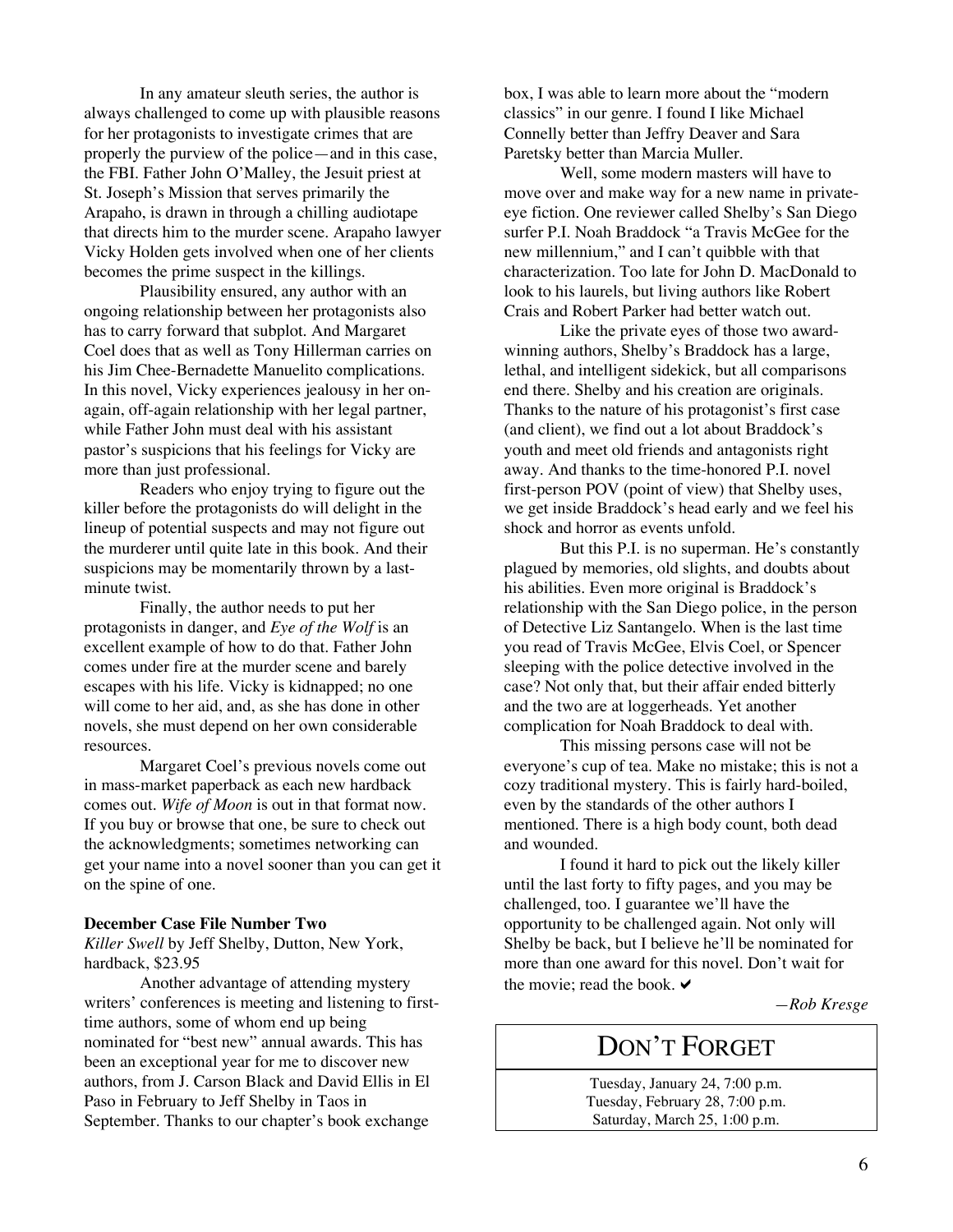#### **—THE GALLOWS TRAP DOOR—**

#### **Get a Group!**

As you set out on a possible writing career, a few words of encouragement and *dis*couragement. First, it is a crowded and ruthless business with tens of thousands of writers competing for just a few thousand publication billets in any given genre. Rejection is the norm and acceptance is the rare exception. No wonder being a writer is a lonely and depressing business. Some editors will treat you with shabby disregard or even downright mean words, and you must develop a thick skin. And so, to keep going, a writer must set aside notions of fame and fortune and love the process for itself alone.

Writing groups can be a real help, depending, and we hope we've learned something from our experiences. We've been in a few groups, some of which we formed. A basic rule of group dynamics: the age of a group in hours is roughly equal to the age of a human being in years. Each group begins as an infant, groping around, reaching, crawling. Then it starts to pinch and bite. Hopefully, the group gets past the terrible twos and threes, the sullenness of the preteens, and the acne of adolescence and arrives at a mature stage where things really get accomplished.

Some groups die an early death based solely on the chemistry of their membership; a few die in their prime when a key member leaves. As your group goes along, try to step away and judge the dynamic. One thing is for sure; groups get old and die, just like the rest of us—naturally.

#### **Group Process**

Adopt a methodology for conducting meetings and considering manuscripts.

Separate the writer from the writing. What you put onto a piece of paper is just that—ink on paper. It's not your soul or your persona. So when someone criticizes your work, take in the information. Sift it. Cull out the useless aspects, then savor and incorporate the useful. The worst critic will praise everything you write.

We have initiated three writers' groups, one in Maine and two in New Mexico. The first one in this area was in Eldorado, a suburb of Santa Fe. We posted a notice in their lovely library. The initial response resulted in more than forty writers from wide-ranging experience levels and abilities. We split the group into two, but it was still an unwieldy situation. Later one of those groups split again.

We used the Iowa Writers' Workshop method developed by Peter Elbow. Each writer brought ten to twenty pages of Xeroxed work and distributed them. We went over the previous week's handouts, giving positive feedback and gently criticizing what didn't work. Then we had "Say Back," when we gave a précis of what we thought happened within those pages. It's interesting how different and helpful the various takes were. We met in writers' homes, but we didn't allow general conversation until after work was done.

All of us were writing novels at the time, and we met every two weeks. The protocol was strictly enforced. We stated what we liked, what didn't work, and then we did "Say Back." The work was judged, not the person. That particular group lasted more than two years, and our success rate was amazing: 50 per cent of the group found publishers within three years, through hard work and perseverance. We supported each other fiercely with ideas, encouragement, suggestions on possible publishers, and strict attention to pulling the best from each member. As previously stated, the worst critic will praise anything; the best critic will do a painstaking and truthful job.

In one group, a few members carried around heavy emotional burdens. You could almost see the monkey on certain shoulders. Who knew? Although they had talent, what they really needed was a talented psychiatrist. A writers' group, if they're willing to put up with this much neediness, is a whole lot cheaper than paying a shrink, but the more well-balanced writers (a relative term) soon saw with glaring clarity the direction we were headed; they suggested that our group wasn't really appropriate for them and bowed out gracefully.

Another member of that group was a lovely old gentleman, a retired attorney, with a great idea for a courtroom novel. It was sad to hear his first few chapters over and over. He was Alzhiemic; we got him some help. Our group shrunk from six to four.

It's risky to start a critique group, especially if it's an open call, but the results can be worthwhile. It's part luck, part timing, and part chemistry. Currently, our group is composed of four members, but, unfortunately, we're twenty-five miles apart—though we know each other so well that we can almost hear each others voices. One member is working on his fourth fifth-century mystery, and our enjoyment of his fine research is unflagging. We're on our own fourth mystery as well, and the group comments have fueled our zeal and ambition. *(cont'd on next page)*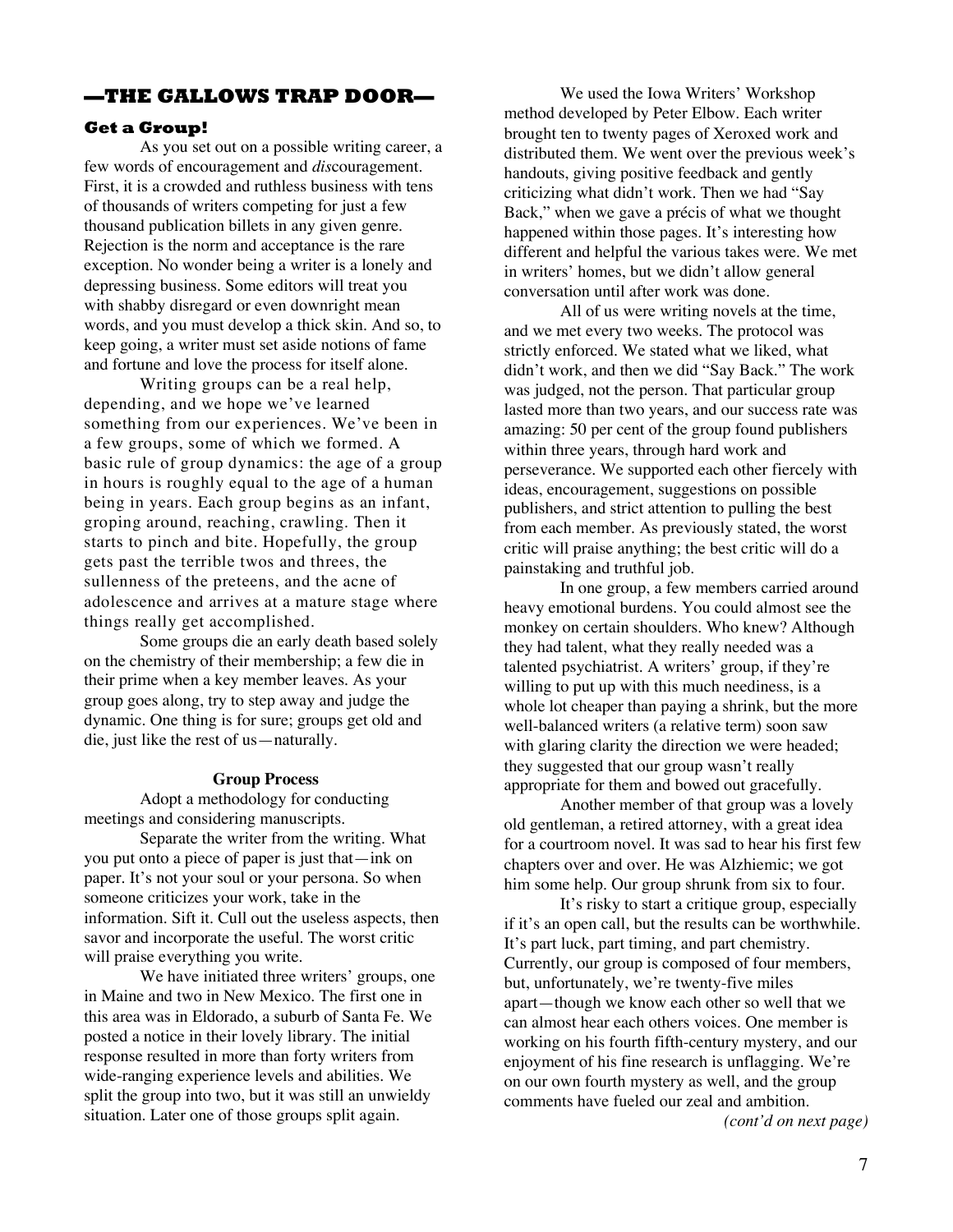Writing is subject to all kinds of criticism. Abraham Hayward said of Dickens, "He writes too often and too fast . . . If he persists much longer in this course, it requires no gift of prophecy to foretell his fate—he has risen like a rocker, and he will come down like a stick." Boy, did he miss the mark! We should all be such sticks.

Go forth and get a group. Just be sure that you find one that is genre specific. And good  $luck! \vee$ 

*—Page Erwin*



## **BOOKMARKS**

Have you seen them? Bright yellow, with blood-red markings? Do you have one? Do you have a handful?

The new 2006 Croak & Dagger bookmarks are a great way to spread the word about our Sisters in Crime chapter. Hand plenty out, but keep one for yourself: they list all our meeting dates and times for 2006.

### **The 2005 Tony Hillerman Writers' Conference: "Focus on Mystery"**

There was more to this year's Tony Hillerman conference that was important for readers or useful to writers than this report has space for. For further information, talk to or email Croak & Dagger's former president and October speaker Pari Noskin Taichert, our current vice president Sarah Schwartz, November Croak & Dagger speaker Susan Slater, or our new president, Margaret Tessler, who all attended the conference as well.

No one can attend every session, but here's a rundown of speakers and subjects. I'll recount some of what I learned after this:

**November 3.** Preconference workshop "Discovering Story Magic," taught by Laura Baker and Robin Perini. Character creation, turning points with conflict, crucial plot points, and the pacing of scenes. Separate fee.

**November 4.** Opening remarks by Tony Hillerman

Panel "Quirky Characters and Red Herrings," with mystery authors Tony Hillerman, Sarah Lovett, and James D. Doss, and moderator Fred Harris

Lunch speaker Margaret Coel: "De-Mystifying the Mystery"

Early panel "How to Be Your Own Editor" by Susan Slater

Early panel "From Manuscript to Movie" by Jann Arrington Wolcott and Martin Markinson.

Early panel "Secrets of Marketing . . . and How to Work with an Agent" by Pari Noskin Taichert

Later panel "Plotting for Success" by Margaret Coel

Later panel "Creating Compelling Characters: Journeys of Desire and Change" by Sarah Lovett

Later panel "Thinking beyond the First Book: Writing a Series/Finding the Right Voice" by Judith Van Gieson

**November 5.** Breakfast speaker David Morrell: "Platforms, Viral Markets, and the Seismic Changes in Modern Publishing"

Panel "Don't Try This at Home: Insights from Law Enforcement Pros," with Santa Fe Police Chief Beverly Lennen, P.I. (and Croak & Dagger March speaker) Pat Caristo, retired cop Don Bullis, and moderator Ann Palkovich, forensic anthropologist

Lunch speakers Susan Slater and Rob Rosenwald, president of Poisoned Pen Press in Phoenix: "What's News in Mystery Publishing?"

Early panel "Creating Authentic Police Interview and Interrogation Scenes" by Michael **McGarrity** 

Early panel "Let's Get Physical: Researching and Writing Action Scenes" by David Morrell

Early panel "Bodies in the Freezer: The Work of a Forensic Anthropologist" by Ann Palkovich

Later panel "How to Get a Publisher's Attention" by Rob Rosenwald

Later panel "An Introduction to Real-World Law Enforcement: Is There a Place for Harry Callahan and Cordell Walker?" by Don Bullis

Later panel "Creating, Building, and

Sustaining Suspense" by Jann Arrington Wolcott Dinner speaker Michael McGarrity: "A

Scenic Look at Kevin Kerney Country"

**November 6.** Breakfast speaker Shirley Raye Redmond: "Unsolved Mysteries"

*(cont'd on next page)*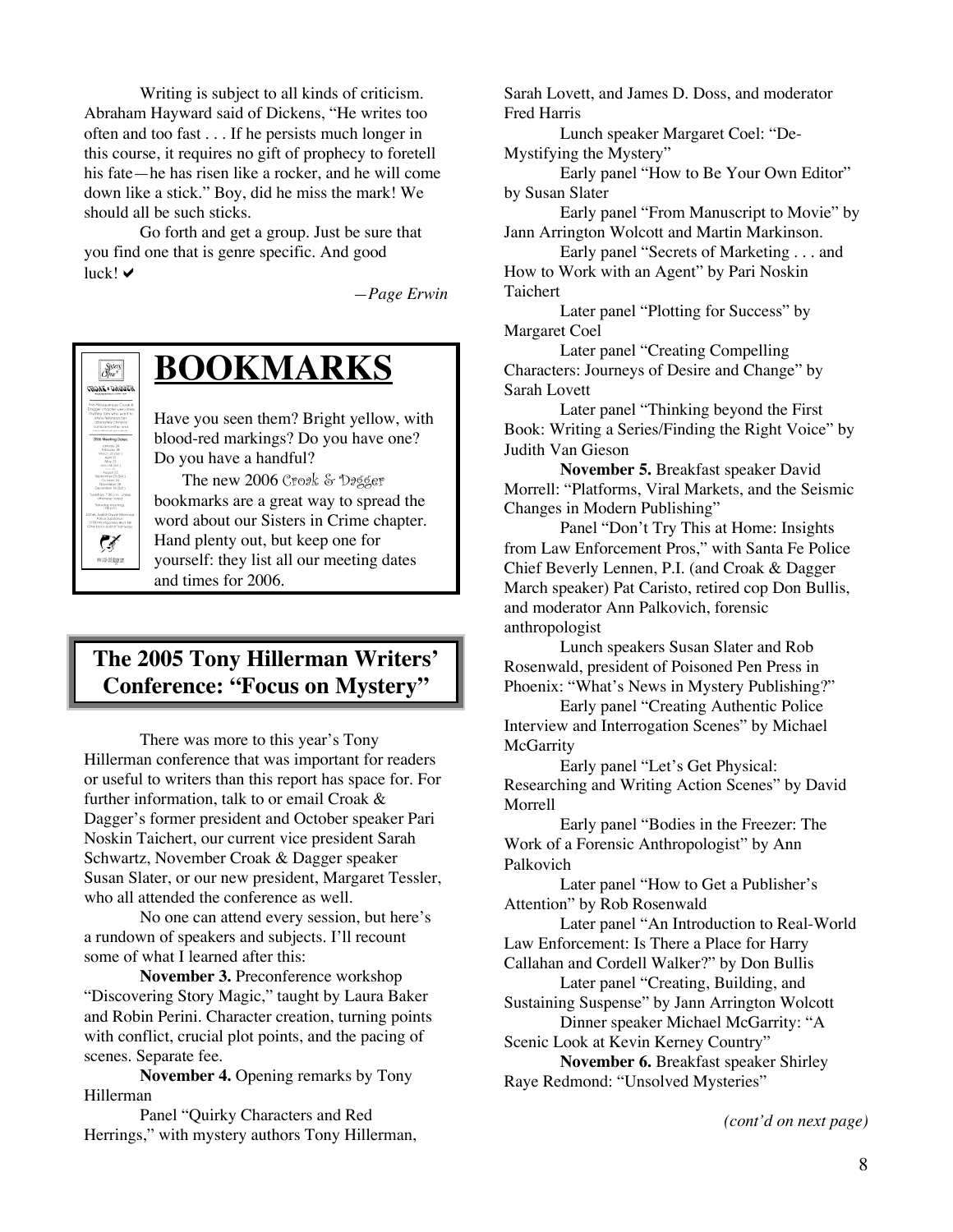#### **"Plotting for Success"**

I took extensive notes on only one panel, Margaret Coel's "Plotting for Success." But I also profited from David Morrell's breakfast marketing talk. I gave away my copy of the two-sheet handout from Susan Slater's talk on "How to Be Your Own Editor," but she's promised to share those via the chapter's email loop with all of us.

Margaret said that to plot and write efficiently, your outline should be a road map for your book. You can veer off the route occasionally and even end up at a different location via a different route, but it's still an indispensable tool to starting and feeling like you're making progress.

- Plan the events in your novel as the steps your characters take to answer the starting point "what if" question that is central to your plot. "What if a murderer was trying to aggravate age-old resentments between tribes sharing the same reservation?" Or "What if a spoiled Southern belle in Georgia had to grow up during the crises of the American Civil War?" Or "What if an American professor discovered that the key to a centuries-old Christian secret might be hidden in the works of old masters like da Vinci, Newton, and others?"
- Note that events equal scenes. You often find as many as forty events in a novel. There are usually more scenes than chapters in a book, but some scenes may fill a chapter or chapters by themselves.
- Think of your novel as a play in three acts:
	- I. Get your story question out there; establish conflict. This act should have ascending action. What must your characters accomplish?
	- II. Have complications and obstacles abound. At the end of act II, your characters should be in crisis, at their lowest point, filled with doubts, facing well-foreshadowed challenges.
	- III. Provide a resolution. Action should ascend to the climax (overcome the biggest obstacle). Resolve all the main story questions. Tie up subplots. Subplots should amplify the main plot or show character.
- If you have trouble with your ending, go check the beginning of your novel and the "what if" question.
- Make each event carry the story forward or reveal character.
- Identify the plot points in each chapter that propel or divert your plot line.
- Know that events can be either dramatic (with conflict) or reflective (insight, realization).
- Have conflict events rise slowly, though they can be punctuated by action.
- Consider using reflective events (via logic or reason) as sequels to conflict/drama events and as leads into the next scene.
- Think of dramatic events (faster) versus reflective ones (slower, shorter) as peaks and valleys to be crossed. Dramatic events need more details to maintain their intensity.
- Use narrative as the glue that holds novel scenes together. Narrative can be used for back story and for description.
- To increase pacing, make a scene read faster, with more action. Slow pacing down with reflective sequel scenes. But keep the level of drama higher in the middle of your novel (don't let the middle sag).
- Give information to readers via dialogue, but be careful to avoid labored dialogue.
- Time the information you give out. Give it in small doses spread between scenes and among characters.
- Use conflict to make each chapter a ministory in itself.
- Provide some sort of resolution at the end of each chapter; this can act as a bridge to the next chapter, unless you're changing point of view chapter by chapter like Margaret does (and I do).
- $\blacksquare$  In the revision process, make big cuts first, rather than wasting time by slowly tinkering with small changes in a mild rewrite of the whole thing.
- Use a line graph to chart the peaks and valleys of your plot scenes.
- Look at the language of narrative and your characters last; it has to support your story. Margaret recommended James Frey's book

*How to Write a (Damn) Good Novel*.

#### **Useful Note**

Of the five writers' conferences I attended this year, only one required air travel; the other four were within driving distance. One was in El Paso, and the others were in Salt Lake City, Taos, and Albuquerque. The major expenses at conferences are transportation, lodging, and registration fees. *(cont'd on next page)*

9